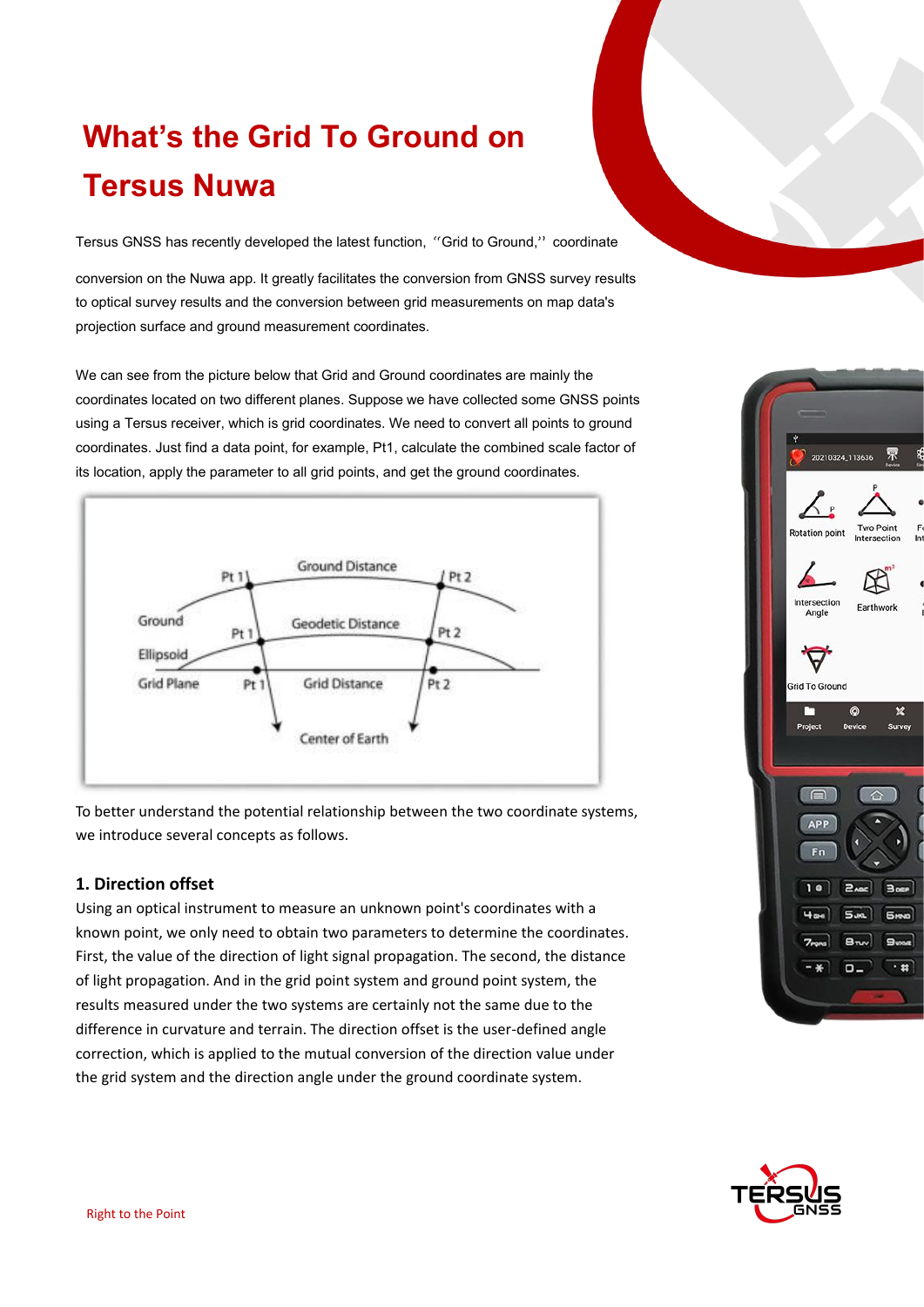## **2. Distance factor**

Similarly, the direction value has direction offset correction; the propagation distance also has a distance factor that plays a corrective role and is used as a parameter to convert the grid point distance to the ground point distance. And the expression of the distance factor is mainly calculated by the following scale factors.

### **3. Grid-scale factor**

The grid-scale factor is a scale factor that converts between "geodetic distance on the ellipsoid surface" and "geodetic distance on the grid plane of projection." It is calculated from the x, y location of the point and the projection surface properties.





## **4. Elevation factor**

The elevation factor is used to convert the distance between the geodetic distances on the ellipsoid surface and the horizontal ground distances. This factor is calculated from the z elevation of the point.

**Geodetic distance = Ground distance \* Elevation factor**